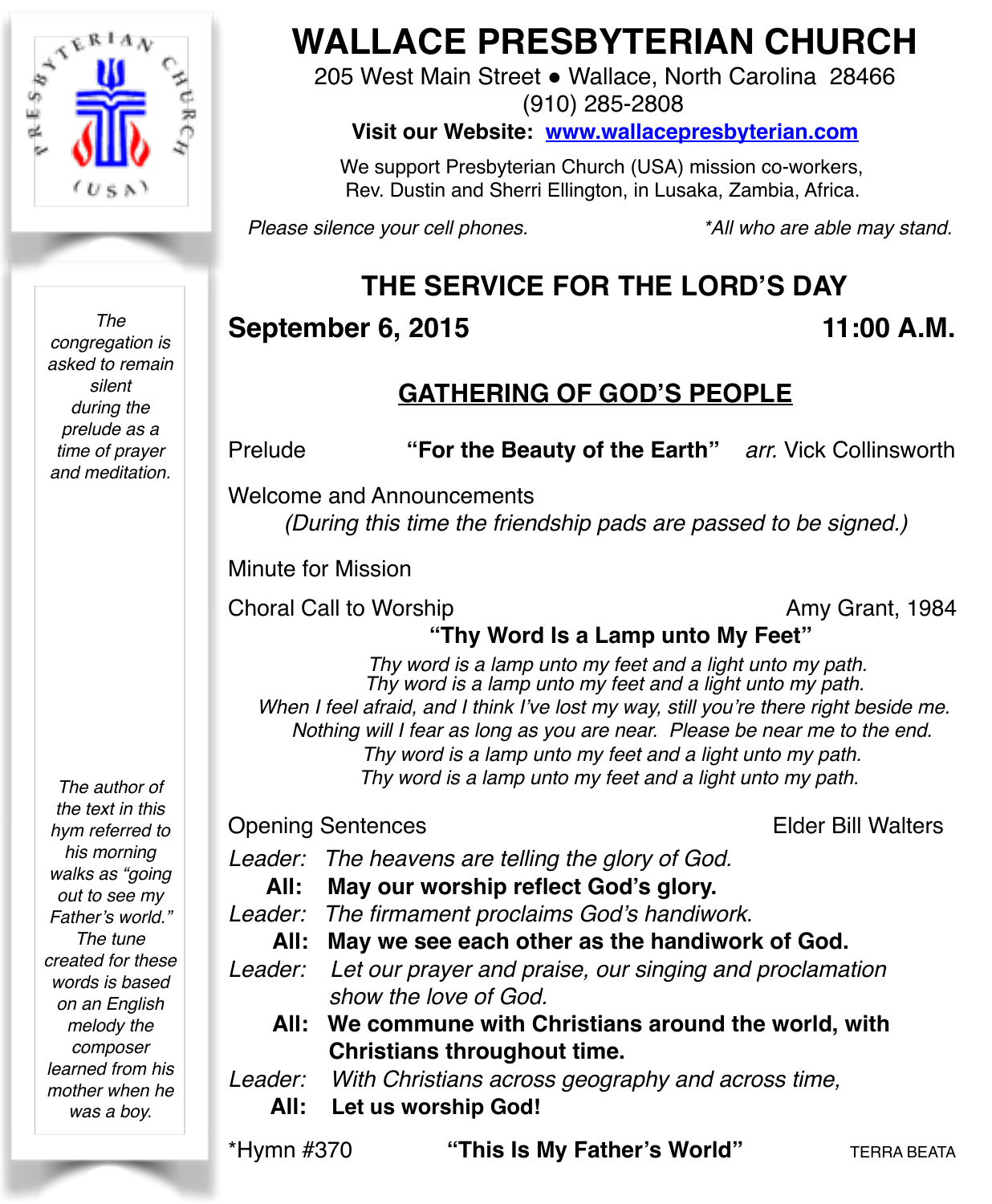*Today's Prayer of Confession is adapted from The Abingdon Worship Annual 2009.*

\*Unison Prayer of Confession (Inspired by Psalm 19)

*O God, with hearts of sorrow we come before you to confess what you already know — we have failed to keep your laws. Again and again, we have followed our own selfish will, rather than your holy and life-giving will for our lives. We have twisted your decrees and institutions to suit our preconceptions and interests rather than your own. Forgive us, O God, and cleanse us from hidden faults, that the words of our mouths, and the meditations of our hearts, may be acceptable to you, our Rock and Redeemer. Amen.*

\*Responsive Assurance of Pardon (based on Colossians 2:13-14) *Leader: God shows steadfast love and blesses to the thousandth generation those who walk in God's ways.*

**All: In love, God sent Jesus to bless and redeem God's people. God forgives us our sins and restores us to new life. Let us rejoice in God's mercy.**

\*Gloria Patri Hymn #581 *Glory Be to the Father*

# **PROCLAIMING GOD'S WORD**

P.A.T.H. (Presbyterian Answer to Hunger) Offering

Children's Sermon

Anthem Fettke and Johnson, 1979

### **"The Majesty and Glory of Your Name"**

*When I gaze into the night skies and see the work of Your fingers; The moon and stars suspended in space. Oh, what is man, that You are mindful of him? You have given man a crown of glory and honor,*

*And have made him a little lower than the angels. You have put him in charge of all creation: The beasts of the field, the birds of the air, the fish of the sea.*

*But what is man that You are mindful of him.*

*O Lord, our God, the majesty and glory of Your name transcends the earth and fills the heavens.*

*O Lord, our God, little children praise You perfectly, and so would we. Alleluia, Alleluia! The majesty and glory of Your name. Alleluia, Alleluia!*

Prayer for Illumination

*God of light, by the power of your Word, shine on us far enough ahead that we may move into the future that you have prepared for all of us. Amen.*

Epistle Lesson Elder Bill Walters  *Hebrews 1:1-12* +Pages 970, 971

*The Prayer for Illumination was composed by Dr. Cam Murchison, Professor of Ministry, emeritus, Columbia Theological Seminary, Decatur, GA.*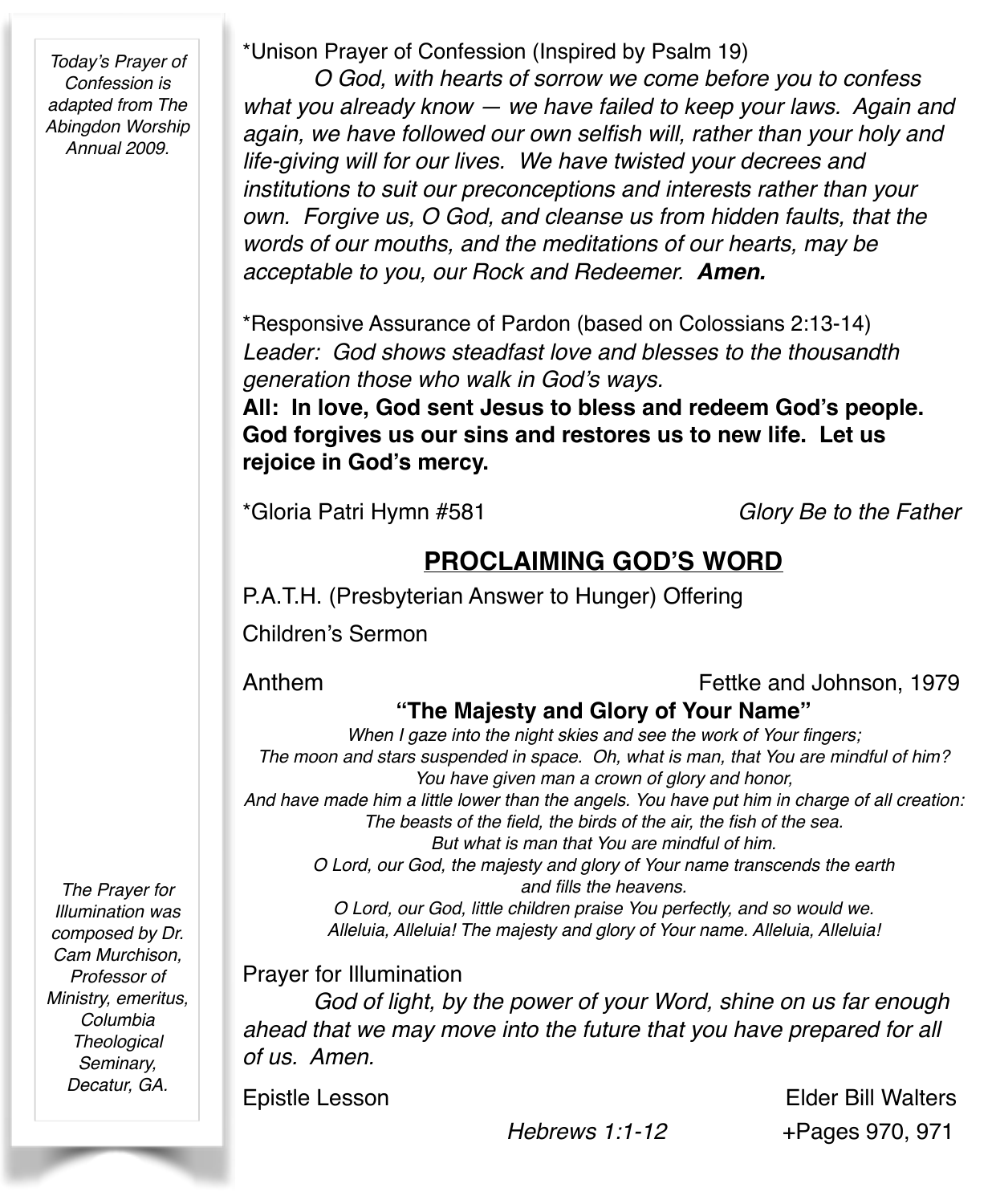*Here are the original lyrics to Haydn's "The Heavens Are Telling": Chorus The heavens are telling the glory of God. The wonder of his works displays the firmament. To day, that is coming, speaks it the day; the night, that is gone, to following night. In all the land resounds the word, never unperceived, ever understood.*

*Franz Josef Haydn wrote the oratorio The Creation across 2 years in 1797 and 1798. An Oratorio is a large sacred concert piece written for orchestra, choir, and soloists that represent characters from Bible stories. They became popular in the early 17thcentury Italy partly because of the success of opera and the Catholic Church's prohibition of spectacles during Lent. Oratorios became the main choice of music during that period for opera audiences.*

Old Testament Lesson *Psalm 19* + Page 433

Sermon **"The Heavens Are Telling"** Dr. Philip K. Gladden

A Time for Reflection

Pastoral Prayer with The Lord's Prayer

RECOGNITION AND RECEPTION OF NEW MEMBER

#### **GIVING THANKS TO GOD**

Presentation of Tithes and Offerings

Offertory Haydn, 1798

#### **"The Heavens are Telling"** *from* **'The Creation"**

\*Doxology

*Praise God from whom all blessings flow; Praise Him all creatures here below; Praise Him above ye heavenly host; Praise Father, Son, and Holy Ghost. Amen.*

\*Prayer of Dedication

The Affirmation of Faith *(from "A Declaration of Faith" of the PCUSA)*

We acknowledge one God alone, whose demands on us are absolute, whose help for us is sufficient. That One is the Lord, whom we worship, serve, and love. God created the worlds that are and upholds and rules everything. We affirm that the universe exists by the power of God's Word and Spirit. God has chosen to give it reality out of the love we have come to know in Christ. God still works through the processes that shape and change the earth and the living things upon it. We acknowledge God's care and control in the regularity of the universe as well as in apparently random happenings. There is no event from which God is absent and his ultimate purpose in all events is just and loving. That purpose embraces our choice and will surely be accomplished. The Creator works in all things toward the new creation that is promised in Christ. In Christ God gave us a glimpse of the new creation he has already begun and will surely finish. Jesus is Lord! He has been Lord from the beginning. He will be Lord at the end. Even now he is Lord.

\*Hymn #39 **"Great Is Thy Faithfulness"** FAITHFULNESS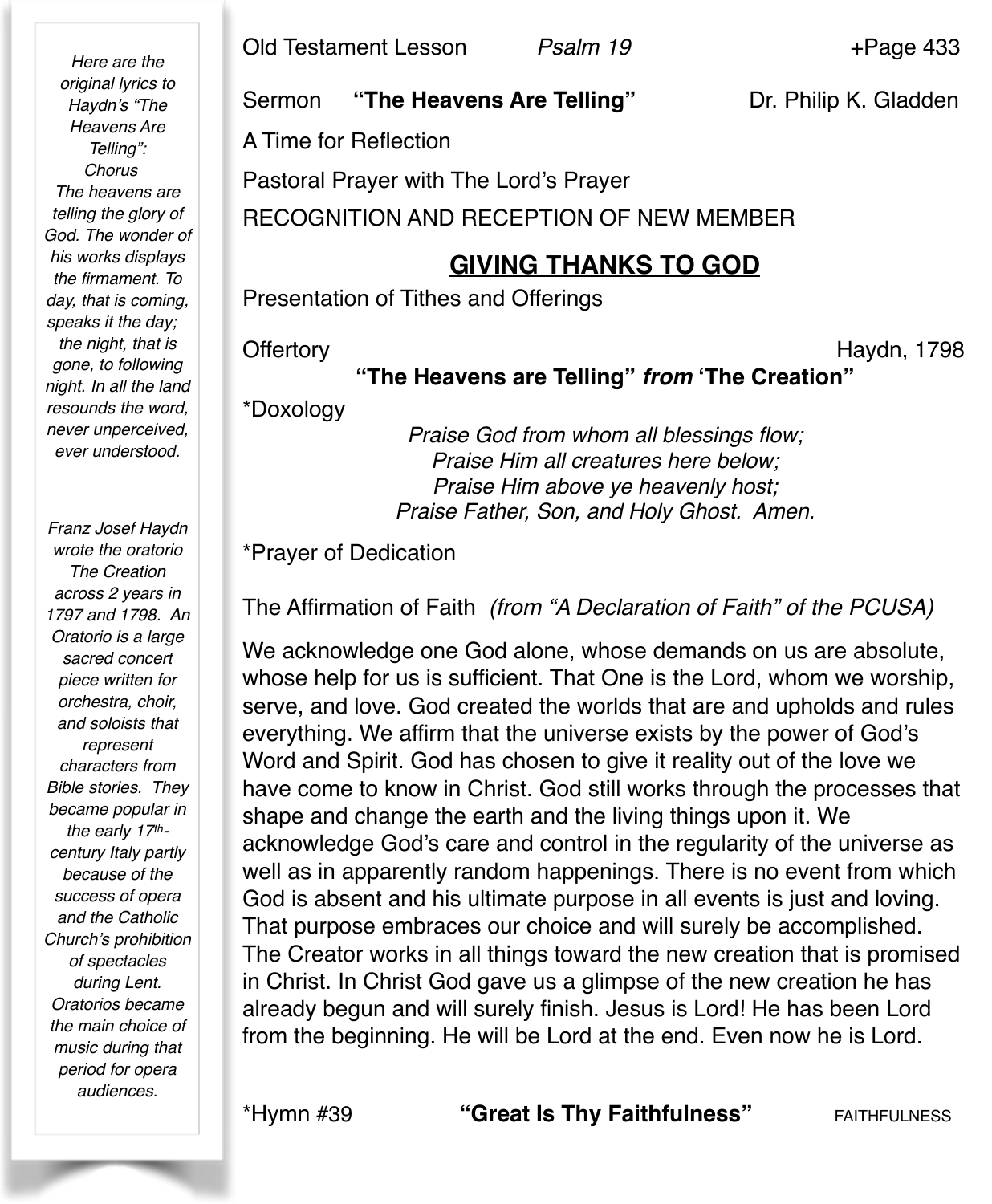\*Benediction

*The choral benediction is a 21st-century adaptation of the traditional Celtic prayer style known as a lorica, which translates from Latin as 'armor' or 'breatplate.' This benediction prayer is based on an example attributed to St. Patrick.*

\*Choral Benediction Richard Colligan, 2004 **"God Be the Love to Search and Keep Me"**

\*Postlude

*\*All who are able may stand. +The page number in the pew Bible.*







# Come Join Us For a **BARBECUE SUPPER!**

 on Saturday, September 19, 2015 Come and enjoy the fun, fellowship, and BBQ! \$10.00 Tickets will be required. Get your ticket from Dottie Obenour, Bill Walters, Rick Batchelor, Brenda Long, Gerri Hanson, Sandy Cobb,

Lois Edgerton, or Bobby Ives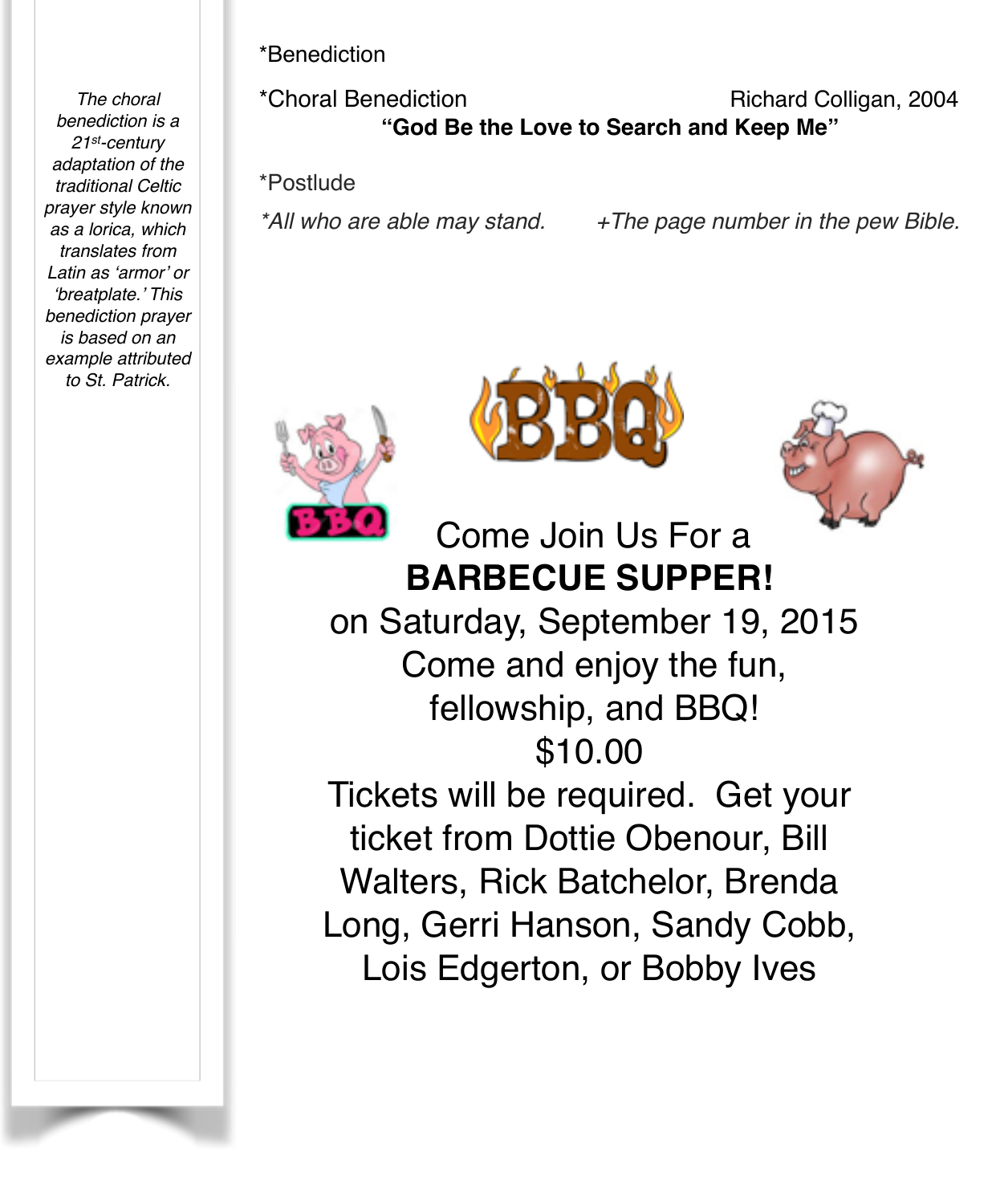| <b>WEEKLY CALENDAR</b>          |                   |                                         |  |  |
|---------------------------------|-------------------|-----------------------------------------|--|--|
| Sunday, September 6             |                   | 9:40 am Opening Assembly                |  |  |
|                                 |                   | 10:00 am Sunday School                  |  |  |
|                                 |                   | 11:00 am Worship with P.A.T.H. Offering |  |  |
| Monday, September 7             |                   | HAPPY LABOR DAY! Church Office Closed   |  |  |
| Tuesday, September 8            |                   | No SonRise Worship                      |  |  |
|                                 |                   | 10:30 am Circle #3: Blue Room           |  |  |
|                                 |                   | 7:00 pm Circle #4: Hope Turnbull        |  |  |
| Wednesday, September 9          | 10:00 am          | Bible Study, Church Office Building     |  |  |
|                                 | 5:15-7:00 pm      | LOGOS!                                  |  |  |
|                                 | $6:00 \text{ pm}$ | Handbells, Music Room                   |  |  |
|                                 | $7:30$ pm         | Choir Practice, Music Room              |  |  |
| Friday, September 11            | $8:00 \text{ pm}$ | WoodKirk 2015 & Campfire, Camp Kirkwood |  |  |
| Saturday, September 12 10am-4pm |                   | Fall Faith & Fellowship, Camp Kirkwood  |  |  |
|                                 |                   |                                         |  |  |

## **NOTES AND ANNOUNCEMENTS**

- " **Today we receive** our quarterly P.A.T.H. (Presbyterian Answer to Hunger) Offering, which supports the Hunger Program of the Presbytery of Coastal Carolina. The presbytery helps fund feeding programs in Haiti and Malawi and congregational food pantries. Our Helping Hands Food Pantry recently received a \$1,500 grant from the Hunger Program. Thanks for your support!
- " **We welcome Jenna Leigh Carriker** as a member of our congregation. She comes to us by transfer from the Topsail Presbyterian Church in Hampstead, NC. Jenna works in Wilmington and is our new volunteer Youth Ministry coordinator. Welcome, Jenna!
- " **We will celebrate** the Sacrament of the Lord's Supper and the Sacrament of Baptism with Lane Philip Rouse, son of Jason and Mary Laine Rouse, next Sunday at Camp Kirkwood.
- **The church office** will be closed tomorrow in observance of Labor Day.
- Please join the minister for a Bible study on 1 Peter 4:7-11 on Wednesday, September 9 at 10:00 a.m. in the Church Office Building.
- The session has called a congregational meeting for Sunday, September 27 immediately following worship for the purpose of hearing a report from the Nominating Committee and electing five ruling elders to the session's Class of 2018.





 **09/06:** Harriet & Charley Farrior **09/06:** Graham & Sandra Phillips **09/13:** George & Elizabeth Hatch

**Opening Church Building: September 1-15:** Chuck Farrior

#### **USEHERS**

 **Dan Robinson, Leader** Tim Peppe Chuck Farrior R.J. Peppe Joyce Ange Kevin Johnson

#### YOUTH WORSHIP LEADERS

**09/06:** Rance Creech & Cole Farrior **09/13:** Sarah Pearl Farrior & Hill Lanier